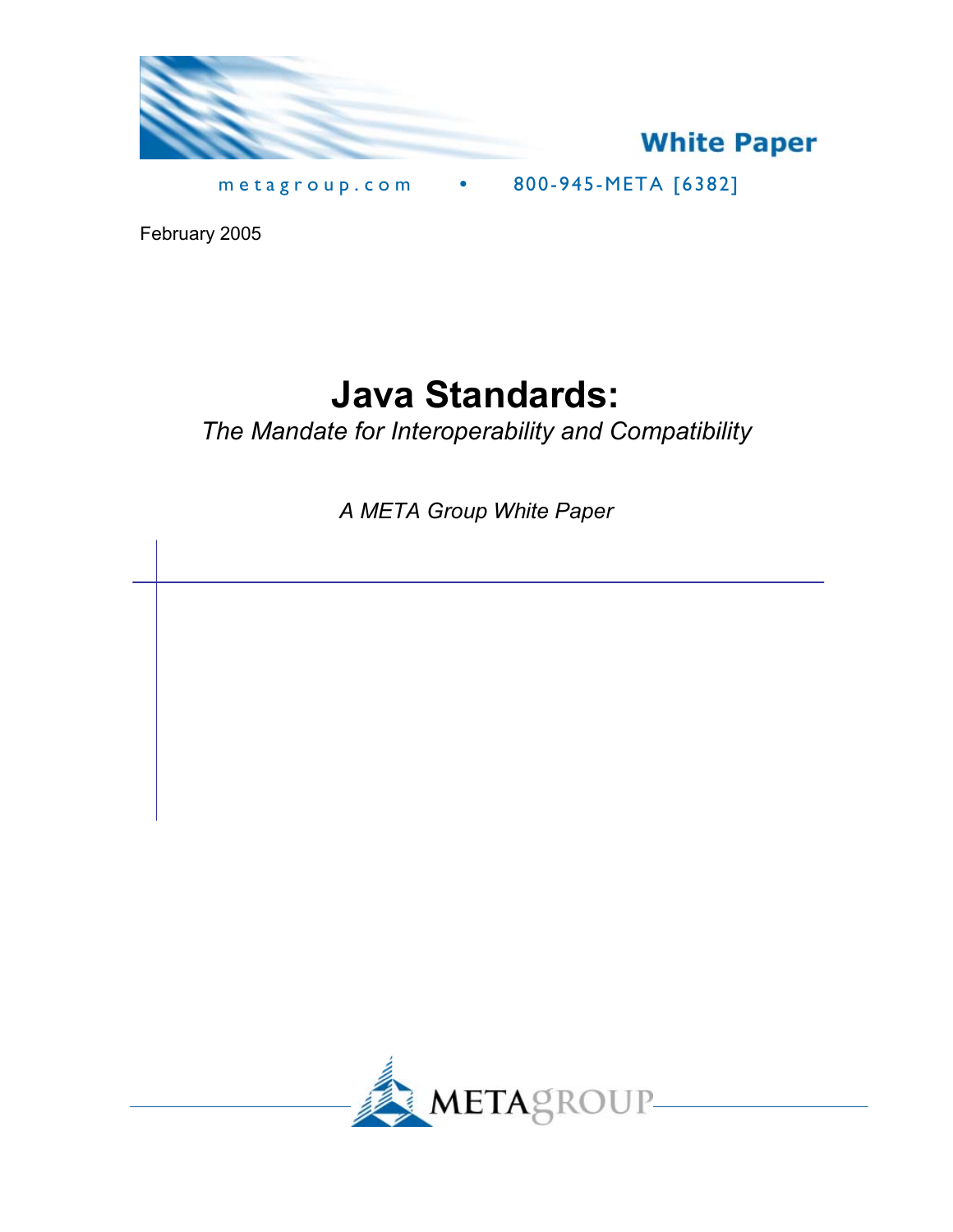

**Java Standards:** The Mandate for Interoperability and Compatibility

# **Contents**

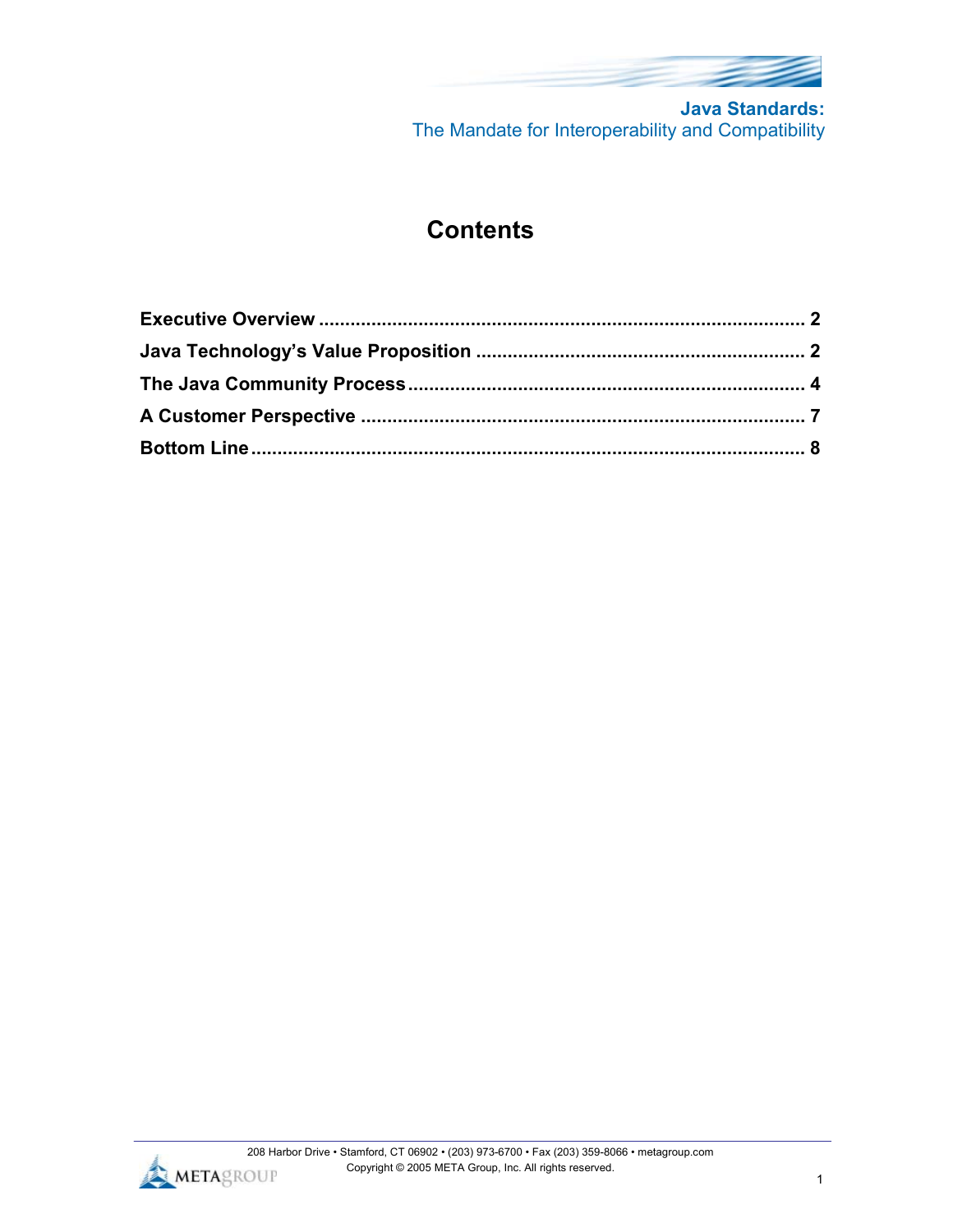

**Java Standards:** The Mandate for Interoperability and Compatibility

## **Executive Overview**

The promise of Java technology is encapsulated in its early catch phrase, "Write once, run anywhere." This has been a difficult promise to achieve, but META Group research finds that organizations using Java technology are seeking to benefit from platform independence and interoperability as well as avoid vendor lock-in. Having applications run unchanged on multiple platforms may be an impossible goal, yet a significant challenge is also presented by vendors "extending" published specifications to achieve competitive advantage.

Although these extensions provide benefits to users (e.g., productivity), they also present opportunities for vendor lock-in. This increases the difficulty for independent software vendors (ISVs), who are either challenged to support desired platforms or must convince users to use the vendor's supported platform. This is especially the case due to growth in ISV use of open source technology to reduce license costs. Vendor extensions also limit the ability to use server consolidation and flexible grid-based licensing for end users. When vendor implementations adhere to standards, ISVs and end users should be free to choose the underlying Java infrastructure software.

For Java technology to continue its growth, a balance must be maintained between new features and compatibility. Compatibility protects IT investments, enabling assets to continue in operation, and leverages interoperability to achieve flexible deployment and reduce integration costs.

## **Java Technology's Value Proposition**

Java technology is now rich and mature and used by a large number of ISVs. META Group research has also found Java technology deployed by more than 70% of all IT organizations. In addition, it is successfully deployed as a hidden technology in a number of devices, including set-top boxes, mobile phones, and automobiles (e.g., BMW iDrive, Nokia Series 60). The popularity of Java technology was established based on three primary tenets: developer productivity, broad vendor support, and portable network-based deployment.

Unlike pure open source models, whose community model may lead to multiple distributions and no defined standard, Java technology combines community with standards and conformance suites. This enables vendors to compete on implementation while ensuring compatibility for users, through use of one standard with multiple implementations. A wide variety of implementations of the core Enterprise Java platform exists, including both open source and closed source, thereby providing users with various options in cost and licensing terms while at

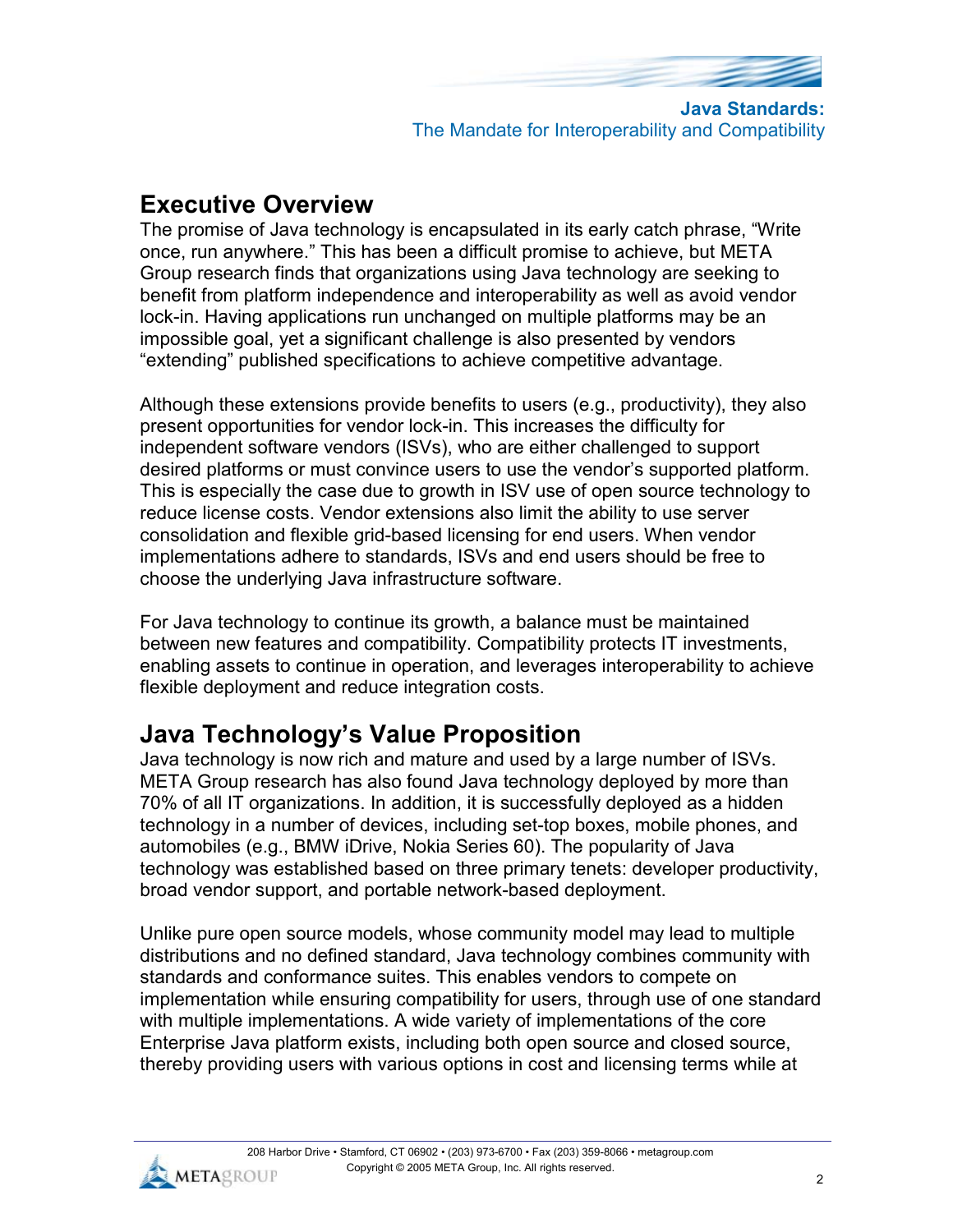

The Mandate for Interoperability and Compatibility

the same time creating an even playing field for providers and ensured compatibility for developers.

A major piece of the business value of Java technology can be encapsulated in the concept of the network effect. The network effect provides a multiplicative value to users based on growth of the ecosystem, including skilled employees, third-party components, and applications (see Figure 1). Without standards that ensure interoperability, single vendors can control the market to limit both competition and the number of players connected to the network as well as reduce its overall value.



By delivering a technology that can run across a wide variety of devices with a common set of libraries and integration support, Java provides an option for a ubiquitous platform, enabling more efficient use of resources. In addition developers can use their skills across any device supporting the platform. The growth of mobile devices, Web services, and grid computing increases the ecosystem and drives greater value for users and providers.

Microsoft has been able to leverage a similar model with its Windows platform to develop a very broad ecosystem, but unlike Windows, Java technology is designed to deliver this value across a much wider variety of devices and operating systems and with a wider number of suppliers. This increases the size of the potential network and therefore increases the value multiplier.

The creation of an architecture that runs on various hardware and operating system Java technology opens the market for ISVs to target a larger number of customers, while reducing costs to deliver and maintain the software. Although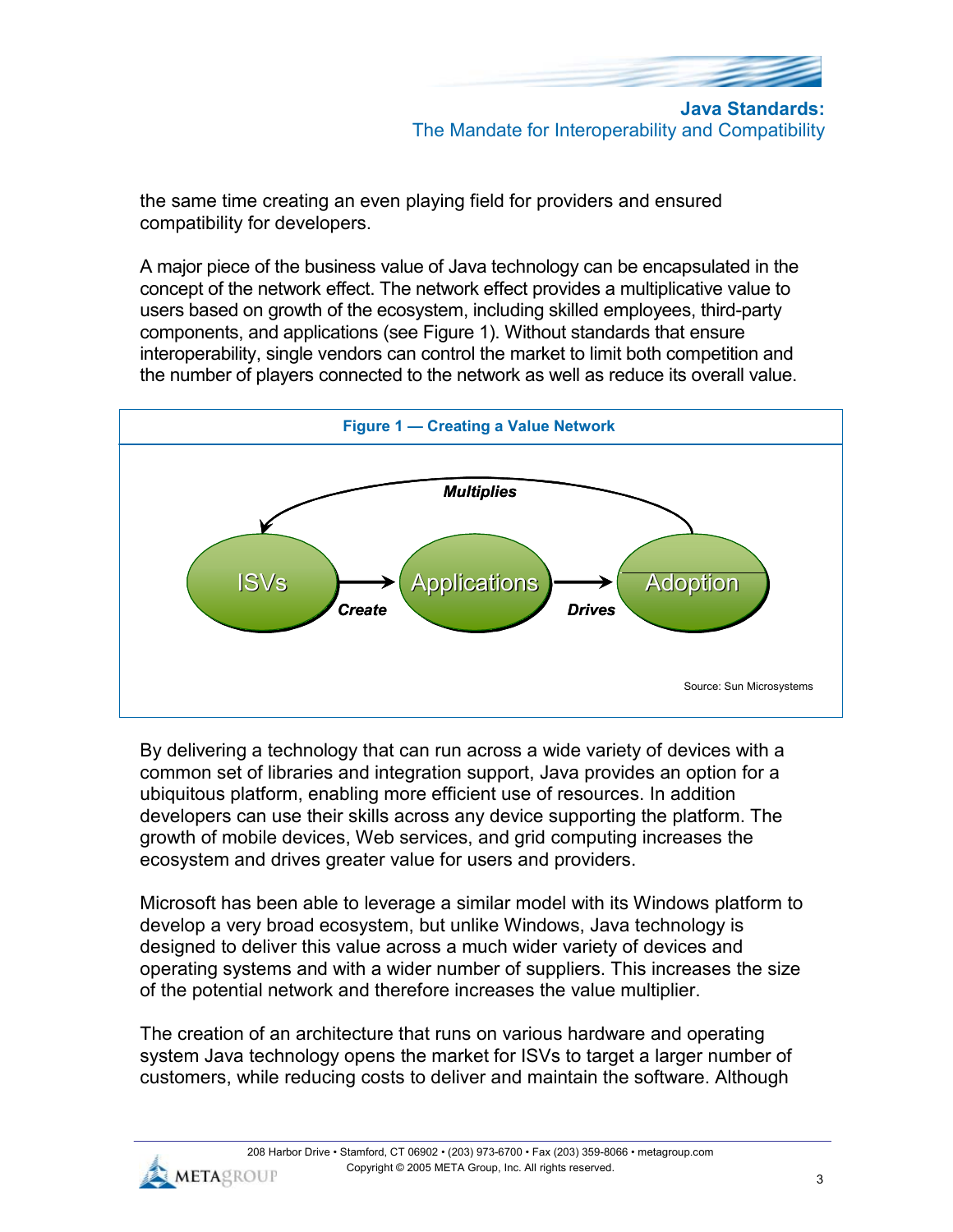

**Java Standards:** The Mandate for Interoperability and Compatibility

ISVs have been able to target multiple platforms in the past, it has required additional effort to port that software.

For an ISV, the network effect is realized when applications can be delivered to a market that has compatible application servers already in place. Therefore, vendor extensions and incompatibilities due to reduced interoperability diminish the network value. In addition, costs are increased for users that may have to maintain multiple application server implementations, learn additional system anomalies, or spend additional money for porting.

## **The Java Community Process**

To foster the mix of community and compatibility, Sun created the Java Community Process (JCP). This program is designed to define standards and ensure compatibility. Open source may be used for any of the JCP-generated artifacts, but it is not required. The community itself has evolved a great deal since its inception, shifting control from Sun to the JCP participants. Originally, Sun had control over which Java Specification Requests (JSRs) were accepted, owned all copyrights, and maintained control over derivative works. Now the executive committees control the JSR process, and JSR specification leads maintain the copyright. The organization has a nominal membership fee, ranging from free (for individuals) to \$5,000/year for commercial entities. This allows a wide variety of participants while keeping a sense of structure and consistency.

The overall process is managed by two executive committees. One group covers the Standard and Enterprise Editions, while the other covers the Micro Edition. The committee members are elected via annual elections, and each serves a three-year term. The committees have the ultimate say regarding the fate of various JSRs, what will be accepted, and which technologies are to be included in the platforms. All standards follow a common process model (see Figure 2).

The process starts when a member submits a specification request (JSR). Each request is reviewed and voted on by the appropriate executive committee. The executive committee has ultimate control over direction of the Java technology platforms. If the committee accepts the proposal, an expert group is formed and work begins on creating an early draft. Expert groups figure out the specification details and then route the specification for both internal and external reviews. After the expert group finishes the edit-and-review cycle, the specification goes back to the executive committee for final approval. Each specification must be delivered along with a Technology Compatibility Kit (TCK) and a reference implementation. These provide the baseline to drive compatibility.

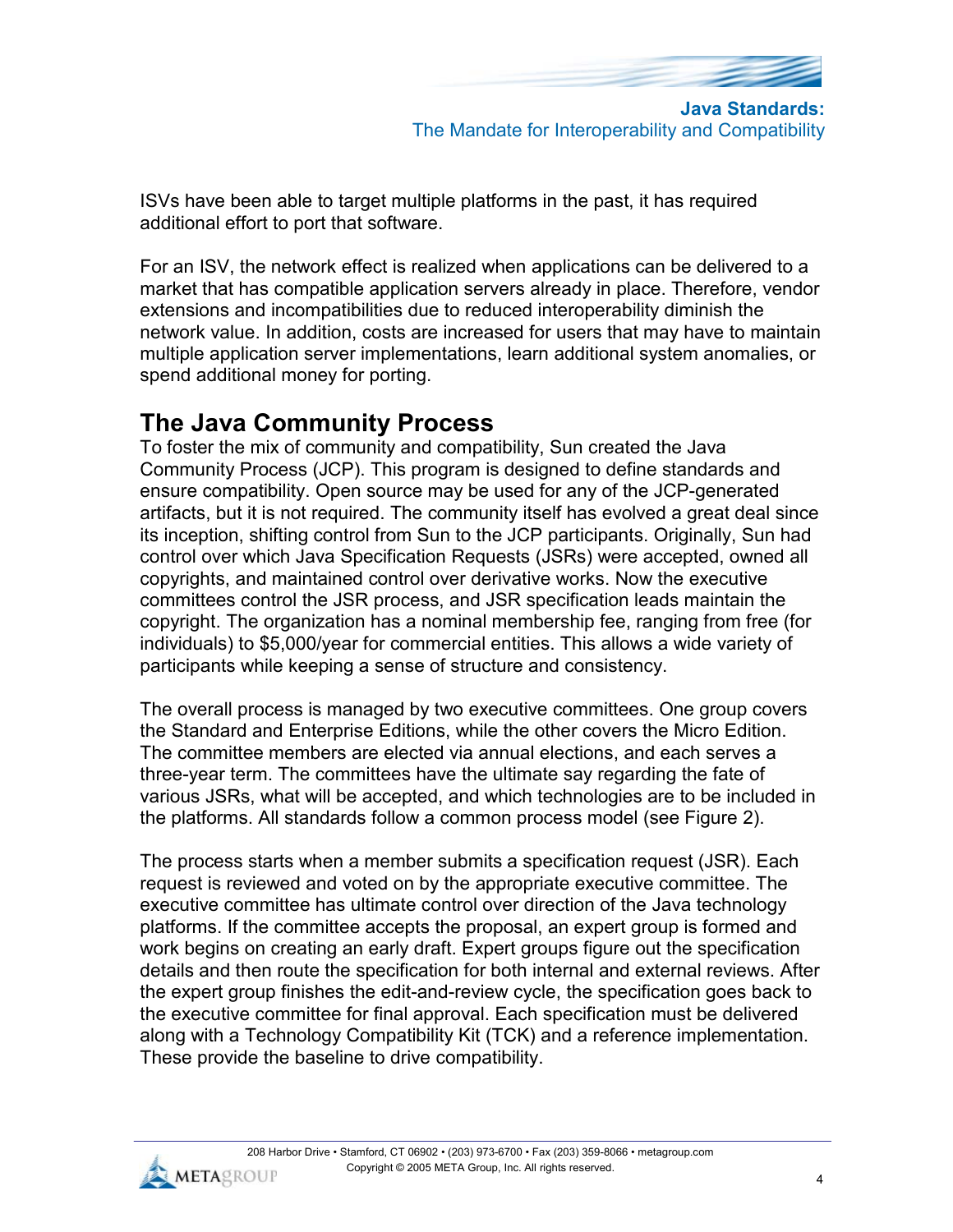

**Java Standards:** The Mandate for Interoperability and Compatibility



### **Compatibility vs. Innovation**

One challenge of a standards process is the potential drag it places on innovation. New technologies created outside the community are not hampered by the challenges presented in having to work as a committee. This is true for any technology. In the early going, a small number of individuals will be engaged in the project, which reduces collaboration costs and therefore drives agility. As a technology grows in scope and number of users, its evolution will slow. Part of this is driven by the network effect. A greater number of users and touch points increases the need to maintain backward compatibility. This is especially true for ISVs, who rely on the platform for stability.

It may be faster for organizations to generate new technologies outside of the community process, but if the technologies stay outside of the community, they fragment the platform, making it difficult for ISVs to implement solutions that run across platforms, thereby destroying the network effect. This is most important in areas that are covered by the platform standards.

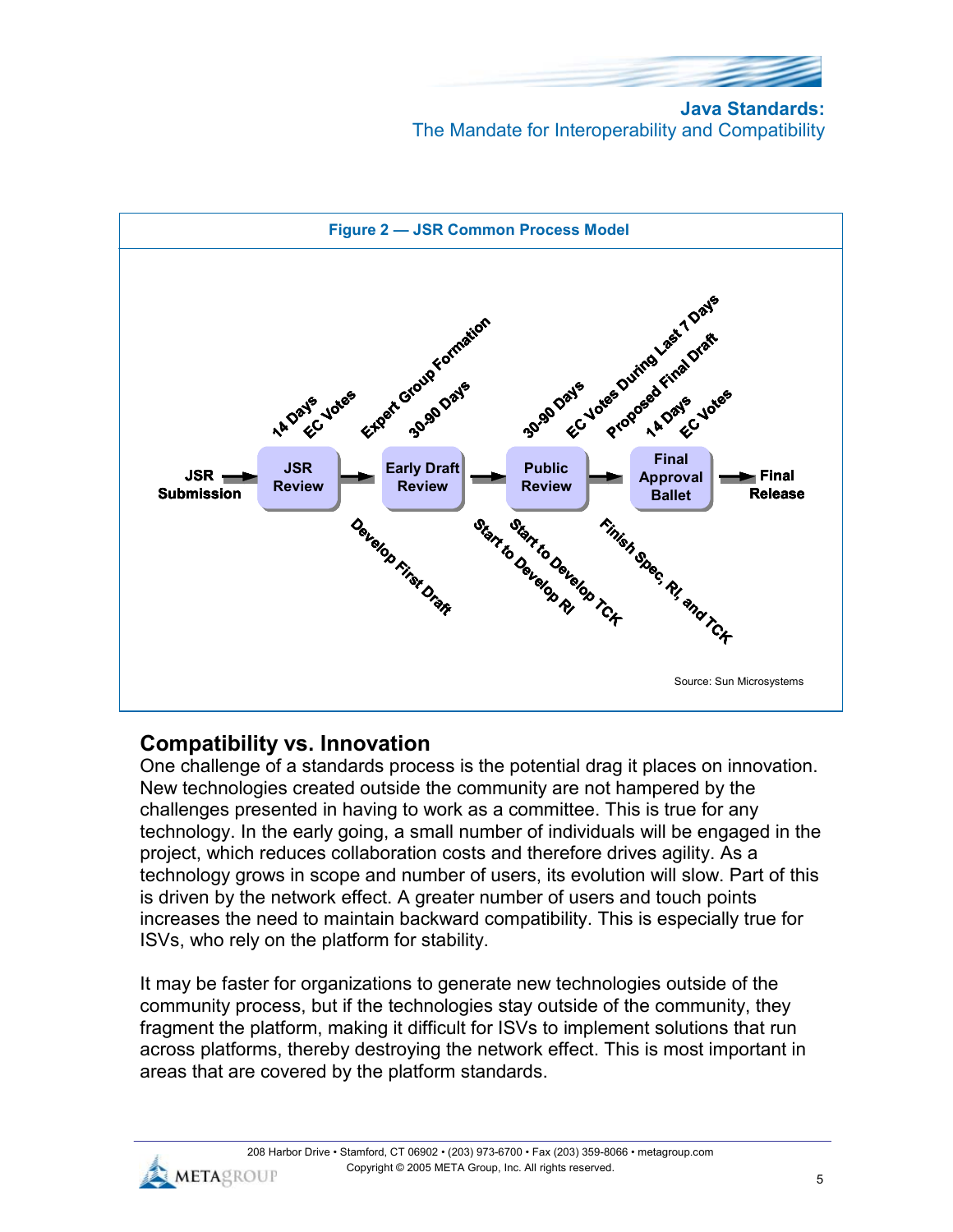

At the same time, it is important for groups and individuals to innovate outside the standards process. In areas where the platform must evolve to meet new challenges, a broader research community should be free to experiment and not be dragged down by premature standardization (e.g., Jini, JXTA, early Web services efforts).

The JCP itself currently has more than 850 members, with 235 JSRs currently being worked on and approximately 40 new JSRs being started each year. From the standpoint of balancing innovation and standardization, this is a reasonable situation. The Java community itself is much larger than the JCP process (see Figure 3).



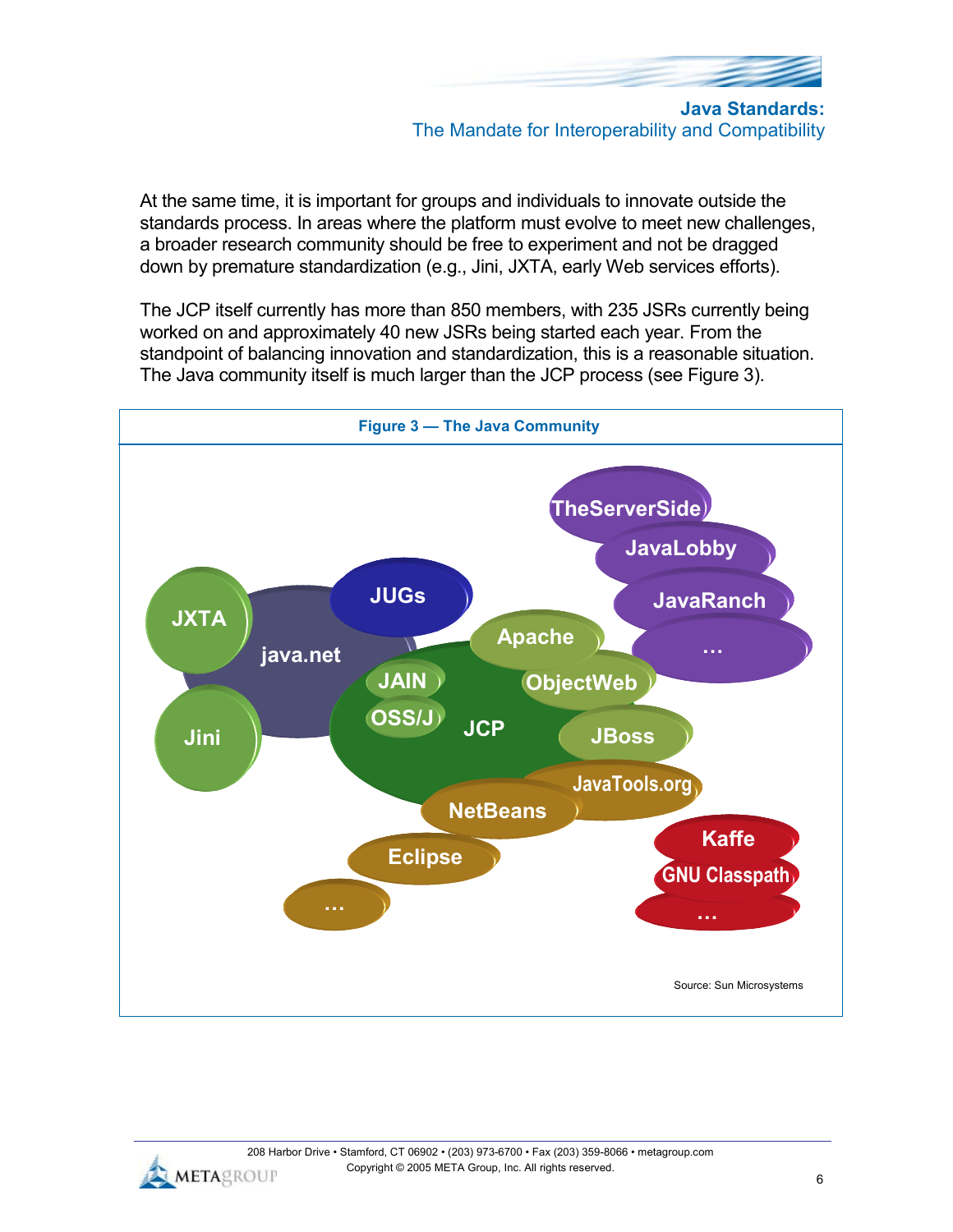

The Mandate for Interoperability and Compatibility

These various groups all influence the direction of Java technology through discussion and research and by producing software. However, it is critical that these efforts ultimately feed back into the JCP program to maintain standardization. This ensures that the platform implementation continues to provide the common, stable set of functions required to drive a vibrant ISV community and also provides end users with more choices. End users greatly benefit from Java technology standards just as ISVs do.

Compatibility enables end users to use products from large and small vendors without fear of lock-in or significant switching costs if the vendor's market position changes. This also helps the open source community play on a level field with commercial vendors. Therefore, although the larger community outside of the JCP program provides a broad field of discourse and enables new ideas to be tested and discussed before moving into a formal process, the end state of any technology designed for broad commercial use should be achieved through driving the technology into the JCP program. It is this combination of standards and communities that provides a vital balance and vibrant ecosystem.

## **A Customer Perspective**

360Commerce started life as a professional services firm, but as Java matured, it opened the option for the company to start building products, and in 1997, 360Commerce developed a line of software targeting large retailers. Platform independence provided business feasibility and the object-oriented development approach enabled developers to quickly create solutions. Use of Java allows solutions to support Windows, Linux, and IBM cash register clients as well as multiple server tier platforms. Solutions are created with a single code base that is tested on multiple environments. 360Commerce finds that Java enables it to keep cost down and allows its customers to make OS/hardware choices later in the game. This provides a value to customers (and a bargaining chip) that lets them save on hardware, often covering the cost of the software.

The applications use a combination of J2EE back ends and J2SE clients for registers and JSP browser-based applications for the back office. Ease of use is critical for retail applications, and this is achieved with Swing-based GUIs. The applications are supported on IBM, BEA, and JBoss, and they are beginning work with Oracle. Code portability has been achieved in compatible implementations, but building portable deployment packages across the various distributions is still a challenge. Compatibility also enables the company's developers to use various tools for development.

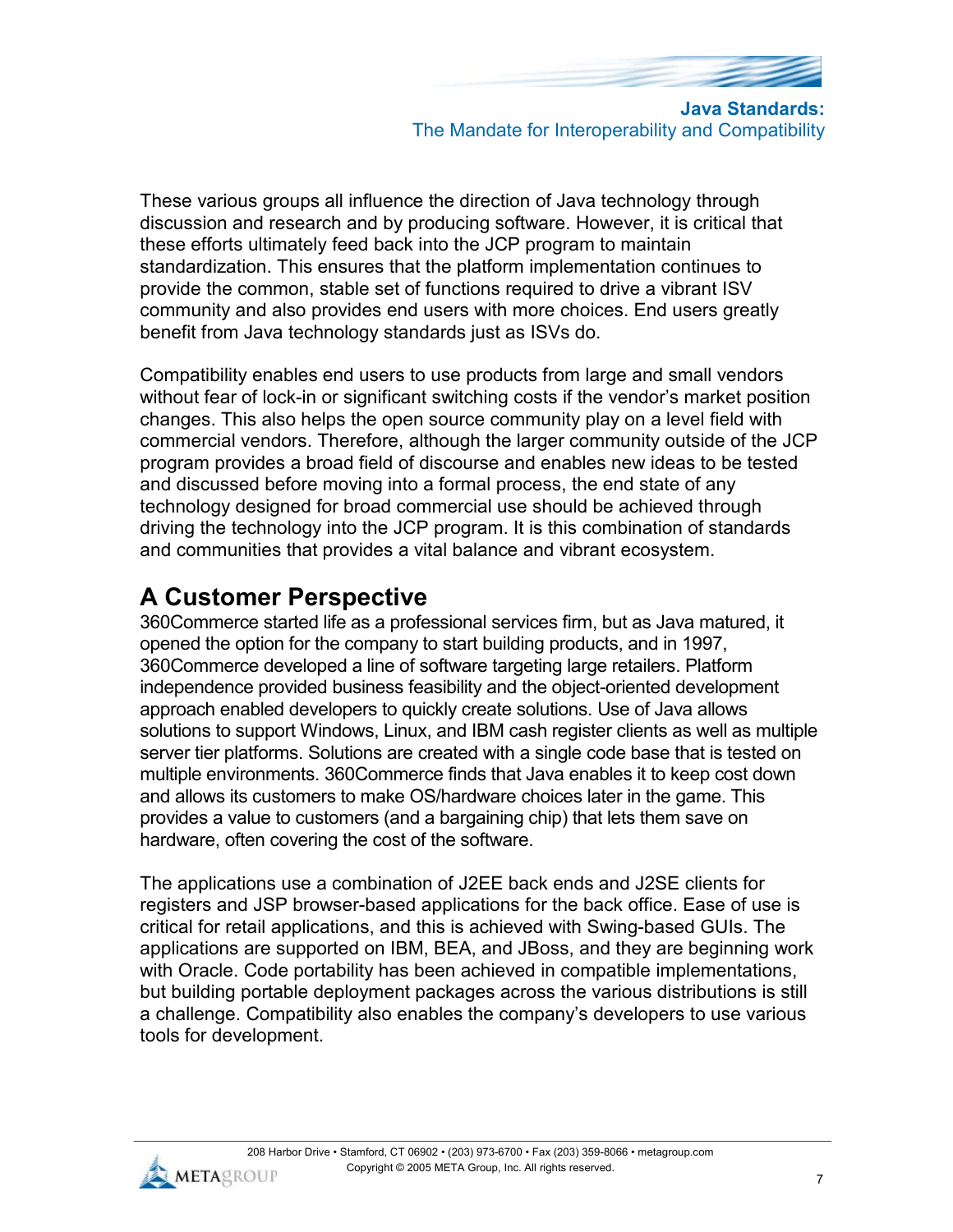

**Java Standards:** The Mandate for Interoperability and Compatibility

Although 360Commerce currently pays attention to the JCP, it does not take an active role. However, the company is considering increased participation, since it believes some areas are not being given enough attention. META Group believes that end-user involvement in the Java technology standards process is critical to healthy evolution of the standard, since end users stay focused on problems that are real and do not have the same agenda that vendors bring to the process. 360Commerce is very active in standards for its retail domain area, and community is important to it, which is a significant aspect of the standards.

The company wants to see the entire Java community involved rather than there being a fragmented approach, with creation of additional "standards" or overlap. For instance, it would like to see persistence handled in a consistent standardized manner. Although 360Commerce sees open source as having a role in Java technology, it is not always the appropriate solution due to licensing issues (legal constraints). The company currently views open source as an excellent approach for areas where utility exists and standards are in place, such as the bottom of the stack (e.g., HTTP, TCP/IP) where everything should work the same. The bottom line is that standards allow the company to focus on the business problems, rather than on how to do it a "better way."

Standards and compliance suites have created a foundation of interoperability and compatibility for vendors and end users to rely on in the Java technology market. Any time this foundation has not been stable, the value proposition has suffered, damaging overall return on investment. This has also created challenges for developers, who must take care to not use non-standard elements or accept vendor lock-in. This weakens the overall value proposition and strengthens the hand of Microsoft. Java is founded on choice — choice of operating systems and hardware and choice of vendor implementation — and these choices are founded on compatibility and interoperability.

## **Bottom Line**

For Java technology to deliver maximum impact to the industry, it must balance the speed of innovation with the drive for standards and compatibility. This is best accomplished through a combination of a robust community, the Java Community Process program, and compatibility tests. End users should join and participate in the JCP and drive vendors to support standards to protect their software investments.

*Thomas Murphy is a vice president with Integration & Development Strategies, a META Group advisory service. For additional information on this topic or other META Group offerings, contact info@metagroup.com.*